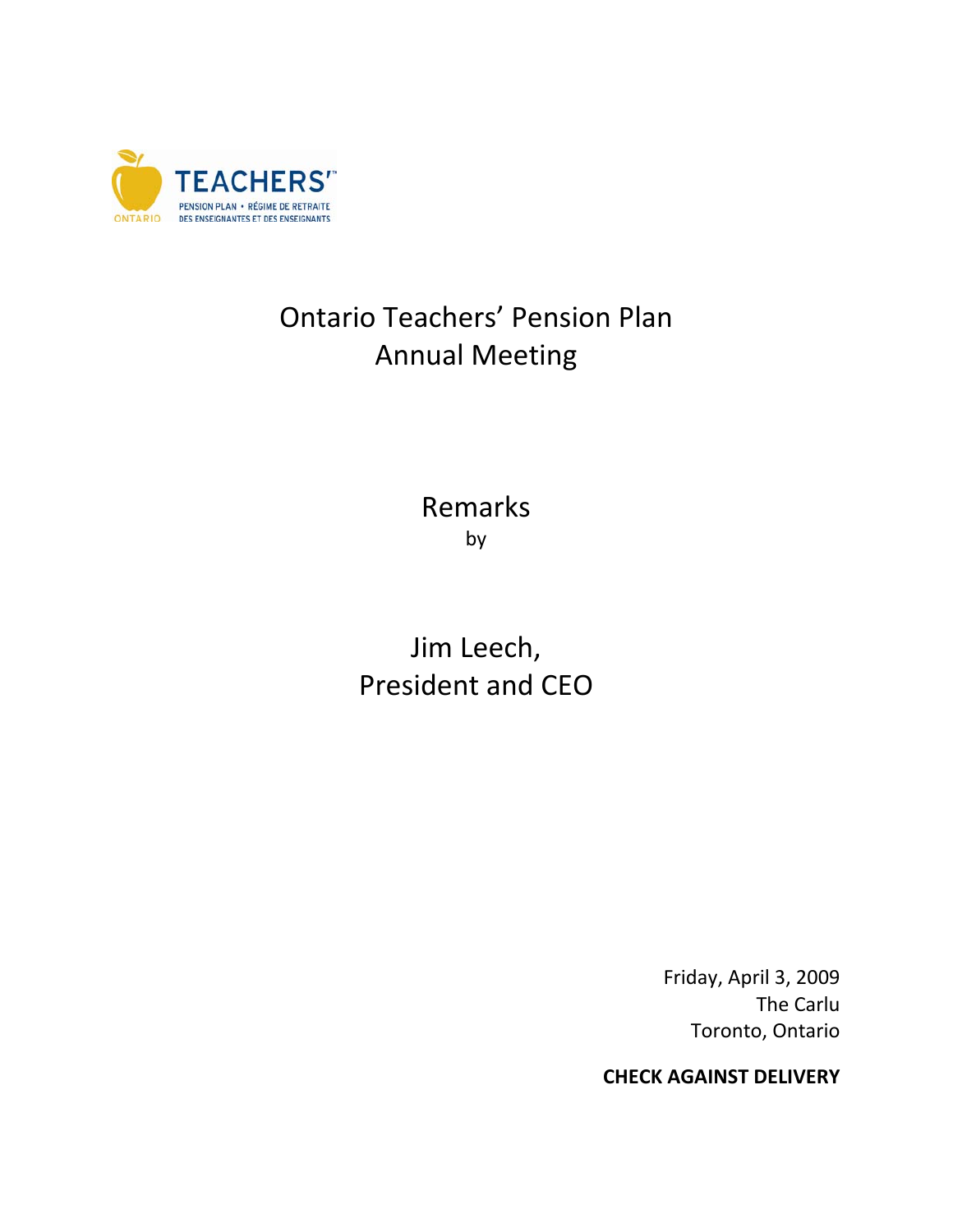Thank you, Eileen, and good evening, everyone. Bonjour et bienvenue a toutes et a tous.

Before I start into a review of 2008, I want to make an announcement. Eileen is too modest to mention this, but she has just been recognized as a Fellow of the Institute of Corporate Directors. She is being honoured for bringing outstanding corporate governance leadership to the boardroom. It is a prestigious – and much deserved – award. We at Teachers' are the real beneficiaries of her expertise, of course.

It is a pleasure to be here with you this evening, although I must say that it is a sobering time to be CEO of this remarkable organization. As Eileen noted, this is not the inaugural year I was expecting when I took on this position at the beginning of 2008.

No CEO works alone and believe me, 2008 confirmed that we have one of the most talented and dedicated teams an organization could ask for. They rose to the challenge as every system and theory we have relied upon was tested … our investment principles, our management skills, our technology, our endurance ….

2008 was a humbling year. Teachers' is used to finishing the year in the top decile, not at the median. And we certainly aren't used to virtually across-the-board negative returns. Our drop to \$87.4 billion in net assets means that three years of value‐add have effectively been eliminated from the fund. We are back to mid‐ 2004.

2008 was "the year of everything". Our funding valuation filing was due. The world fell into recession. Markets plunged and froze, taking deals and rates of return with them.

But, there was also some extremely good news, however, which I fear is being overshadowed by the economic melee: our Member Services operation was named the best in world.

The company CEM Benchmarking annually measures performance at the 58 leading pension plans in Canada, the United States, the Netherlands and Australia. It evaluates multiple service categories, including how long members wait to get service over the phone, the availability of website tools, the accuracy of member data and pension payments, and the quality of pension statements.

In the past six years, we have placed in the top five pension plans for service levels. But, in CEM's most recent survey, Ontario Teachers' Pension Plan ranked first among our peers in North America and we tied for first internationally. The Member Services team scored 89 out of a possible 100, which was 17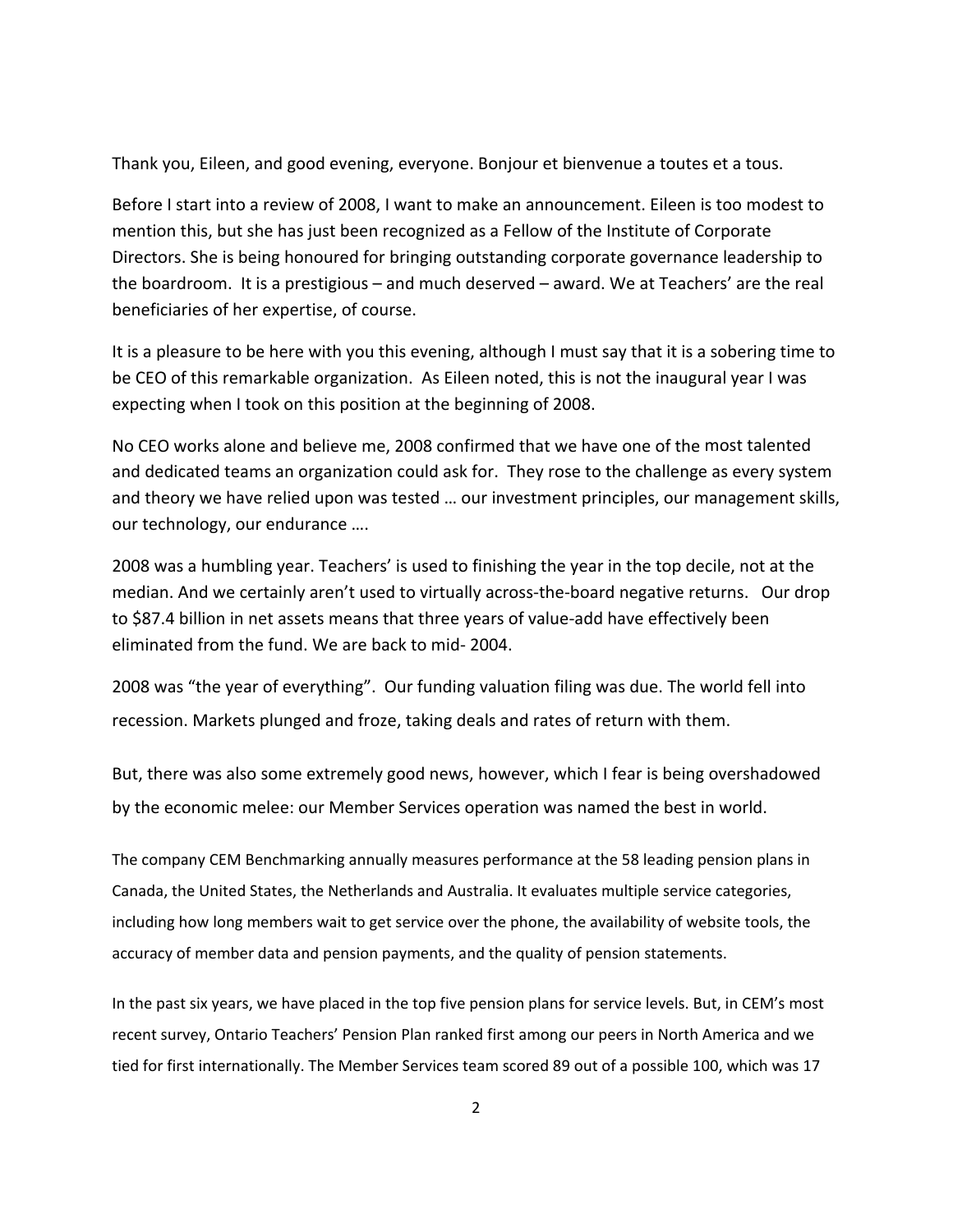points above the class average. Markets may go down, but the quality of our service to our members continues to go up.

I also must note that Teachers' was honored last year to learn that Rosemarie herself had been named one of Canada's 100 most powerful women. This is a positive reflection of the quality of our management team.

I suspect that our plan members are asking two main questions right now:

- 1. What does this economy mean for my pension? And
- 2. What are you going to do differently going forward?

The answer to the first question lies in two realities. One is our timeframe: we are long term investors … with long term commitments. The second is the basic design of the plan: this is a defined benefit plan. Unlike Registered Retirement Saving Plans or defined contribution plans, a defined benefit plan is based on a formula of service and salary. It is not based on the value of the fund on the day a person retires.

Keep in mind that all pension credit already earned is protected by legislation. Accrued pension credit cannot be reduced retroactively. And we have \$87 billion in high‐quality investments to back up the pension promise.

The plan sponsors, the Ontario Teachers' Federation and the Ontario Government, can adjust benefits and contributions during the course of a member's career. That's how defined benefit plans work. If there are major surpluses, benefits can be increased, as they were in the late 1990s, or contributions can be reduced. Conversely, if there are shortfalls, as has occurred since 2005, either benefits can be reduced or contributions can be increased.

I will leave the explanation of changes to our investment program in the wake of the economic downturn to Neil. However, I would like to make a few observations.

As the table on the screen indicates, 2008 offered virtually no investment safe haven. Equities, credit products, real estate… all were down. And all were down, ultimately, because of the housing bubble, which was inflated by the subprime mortgage fiasco. Warren Buffett described the situation succinctly when he said it involved "borrowers who shouldn't have borrowed, being financed by lenders who shouldn't have lent… It was a chain of folly that had to end badly and it did."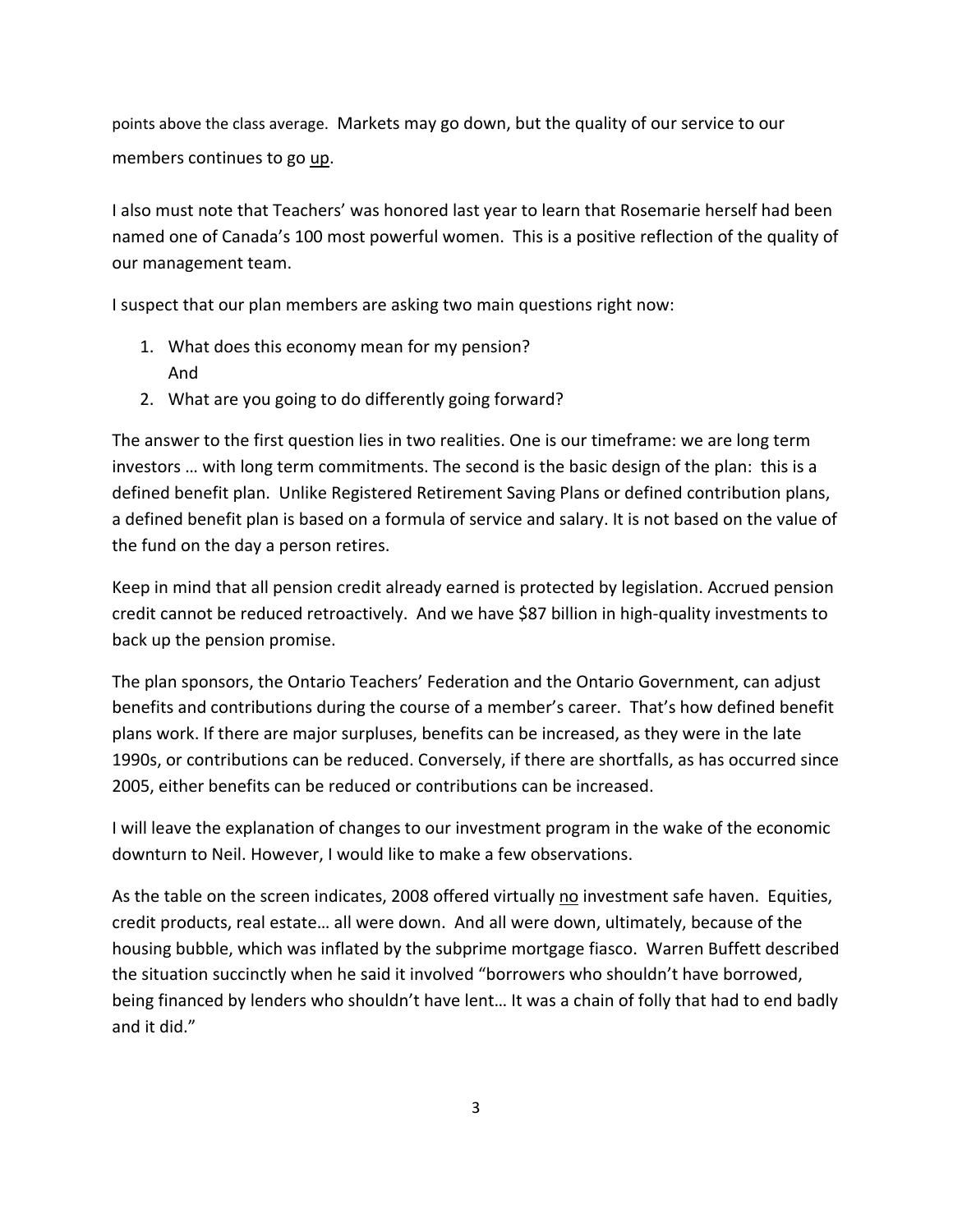Like any great decline, it's not the fall itself, but the abrupt stop, that causes the damage. That's what happened in the credit markets. They fell to zero. Institutions stopped lending and the financial system crashed to a crippling halt.

As the managers of the Ontario Teachers' Pension Plan, we can't stop market downturns. What we can do, however, is try to ensure that we are doing everything possible to insulate the fund from these shocks when they occur.

So, did we do everything possible last year? We did a lot, but in retrospect, I wish we could have moved faster. As market dynamics changed, it became apparent that strategies that had worked for us in the past were no longer effective. We started to get out of credit markets before they froze, but big ships turn slowly. We couldn't move fast enough to escape major impact. Even so, the most important decision we made in 2008 was to return the fund to more conservative fixed income products and move away from the more complex credit products. I believe we saved the fund billions of dollars in doing just that.

I want to make an important point here about our investment losses. You'll be hearing the terms "marked‐to‐market" and "unrealized losses" a lot today. Let me be clear about what they mean. When we say an investment has been marked-to-market that means we are recording it at the price we would get IF we sold it today, in this market. We are talking about its selling price on a specific day. The reality is, if we don't like the price, we won't sell. When we know an investment is more valuable than current conditions allow us to sell it for, we hold onto it. Think of it in terms of your own house. The sale price of your house in today's market – its marked-to-market price - is probably lower than it was two years ago. But if you don't sell your house, you have lost *nothing* – you have what we call an "unrealized loss". The value is still there, the price is just different today than it was yesterday and it will be different again tomorrow. We took large "marked‐ to‐market" write downs in 2008 ‐ on even our most valuable assets. But we know their prices will rebound in normal market conditions.

The fact remains however, that 2008 broke our string of eight straight years of top decile performance, and saw us give back three years of over‐performance. The personnel and investment changes we made during the year are paving the way for improved returns when the market recovery begins.

To be continuously successful in a venture as large and complex as Teachers', you must have the right talent and passion on board. And we have both. But we also have something else that money can't buy and that's a considerable amount of gray hair. Although many members of the investment community have never seen downturns or crashes before, members of our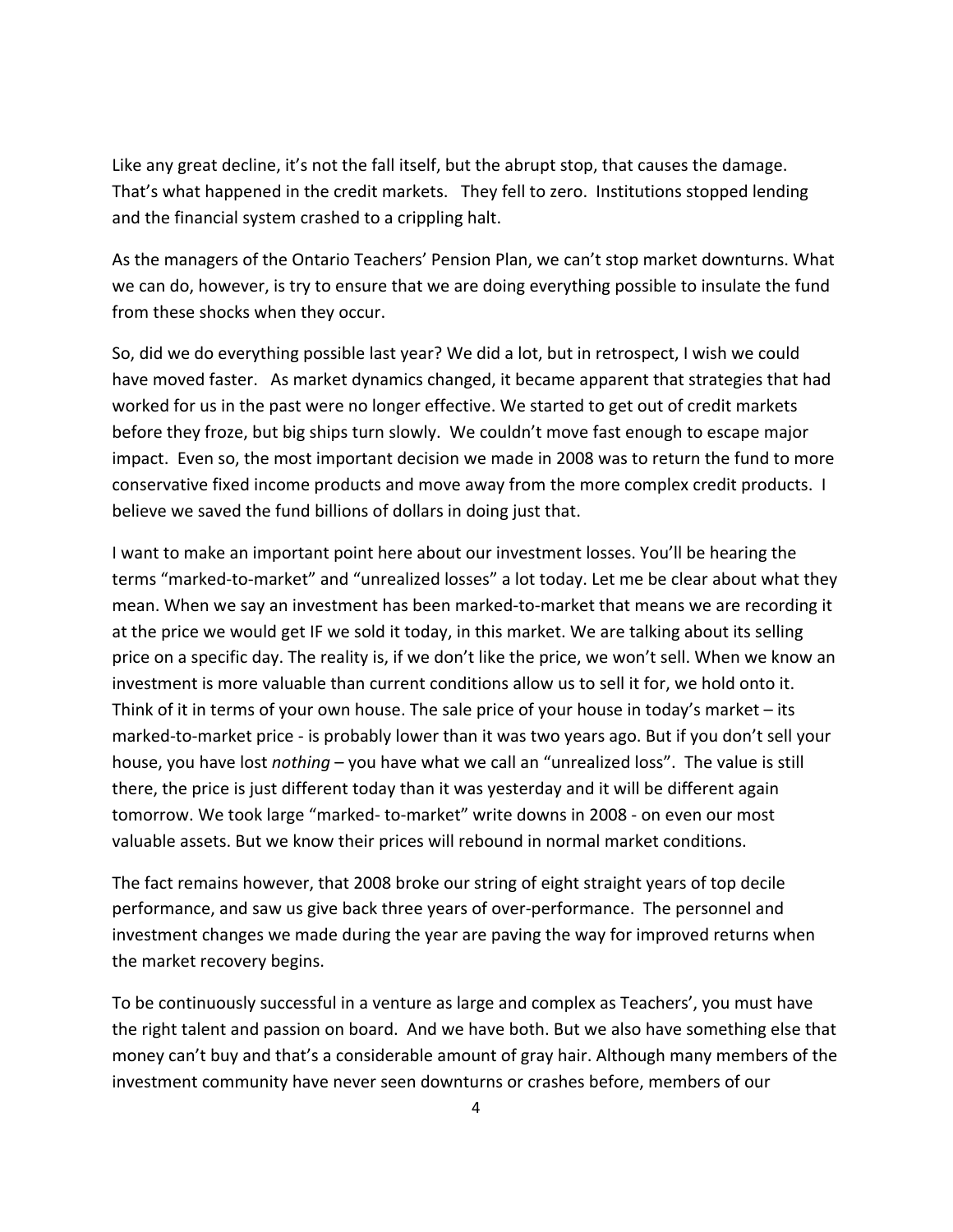executive team and our board have, and everyone has learned from their experiences. There was never any panic; we simply proceeded with caution.

No 2008 report on our fund would be complete without reference to BCE. The agreement to purchase BCE was terminated in December in accordance with its terms. While the conditions could not be satisfied and the acquisition was not completed, we all remain very proud of our team's efforts during this unprecedented transaction. We believe that our efforts were successful in effecting significant change at BCE … changes that we expect will result in improved shareholder value.

There are only two things that keep me up at night:

First, is Assets. And the other is Liabilities.

In other words, do we have enough money to meet our future commitments? I know we have enough to pay today's and tomorrow's. And those 40 years from now. But for the sake of future teachers, we also need to be confident that we can meet our commitments 70 and 80 years from now. The decisions we make every day are directed towards that goal: ensuring our assets meet our liabilities 70, 80 years down the road.

That's why we at Teachers' were so pleased with the partners' resolution of the projected 2008 shortfall. Their decision to adopt conditional inflation protection, which can be invoked to help resolve future shortfalls, was forward‐thinking. It has been cited in many recent media reports as an example of how smart pension plans are dealing with the economic crisis. The Post, Star, Globe, CBC ‐ all have mentioned the fact that this plan is preparing itself and its members for the future in a very prudent manner. So congratulations to the Ontario Teachers' Federation and the Ontario government for making this difficult, but important, decision. I want to stress here, however, that our goal remains to earn enough to accommodate 100% inflation protection.

At the same time, we also need to remember that although our reported shortfall is currently only \$2.5 billion, it will grow in the short term. That's because \$19.5 billion in losses have been held back in our smoothing adjustment … and, unless the investment climate turns sharply positive, they will be recognized over the next four years.

We must be diligent in finding new revenue opportunities to further build our assets and leverage our talent. The Ontario government's recent budget contains a preliminary step forward in helping us do so. The proposed amendment to the Teachers' Pension Act will expand our mandate and allow us to manage other funds' investments and pension administration. We have been working on this for several years and are glad our partners support such an